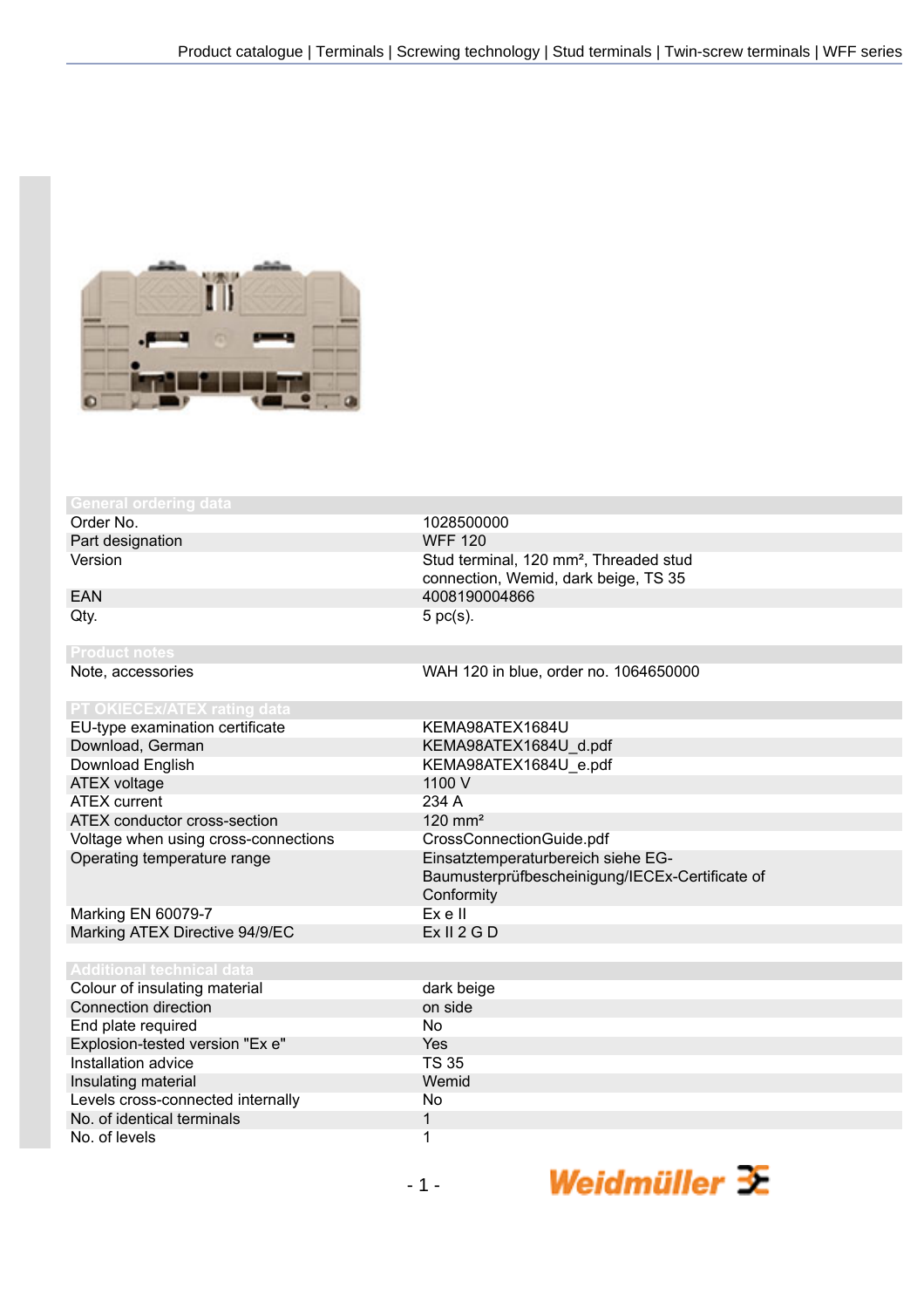| <b>Additional technical data</b>                  |                          |
|---------------------------------------------------|--------------------------|
| No. of terminal strips per level                  | $\overline{2}$           |
| Open sides                                        | closed                   |
| Operating temperature range                       | $-50 °C$ , + 120 °C      |
|                                                   |                          |
| Product family                                    | <b>W-Series</b>          |
| Type of connection                                | Screwed                  |
| Type of mounting                                  | Snap-on                  |
| UL 94 flammability rating of insulation material  | $V-0$                    |
| Version                                           | Stud terminal            |
|                                                   |                          |
| <b>CSA rating data</b>                            |                          |
| Voltage (CSA)                                     | 600 V                    |
| <b>CSA current</b>                                | 310 A                    |
| Min. cross-section (CSA)                          | <b>AWG 10</b>            |
| Max. cross-section (CSA)                          | kcmil 250                |
|                                                   |                          |
| <b>Conductors for clamping (rated connection)</b> |                          |
| Type of connection                                | Threaded stud connection |
| Connection direction                              | on side                  |
| Flexible, min.                                    | $6 \text{ mm}^2$         |
| Flexible, max.                                    | $150$ mm <sup>2</sup>    |
|                                                   |                          |
| <b>Dimensions</b>                                 |                          |
| Width                                             | 42 mm                    |
| Height of lowest version                          | 73 mm                    |
| Length                                            | 132 mm                   |
| Weight                                            | 281.6 g                  |
| TS 35 offset                                      | 66 mm                    |
|                                                   |                          |
| <b>Rating data</b>                                |                          |
| Rated cross-section                               | $120$ mm <sup>2</sup>    |
| Rated voltage                                     | 1,000 V                  |
| Rated impulse voltage                             | 8 kV                     |
| Rated current                                     | 269 A                    |
| Current with max. conductor                       | 309 A                    |
| Pollution severity                                | 3                        |
|                                                   |                          |
| <b>Strap connection</b>                           |                          |
| Gauge to EN 50043                                 | C <sub>8</sub>           |
|                                                   | 6 x 20 x 1               |
| Strap 1, max.                                     | 6 x 20 x 1               |
| Strap 1, min.                                     |                          |
| Strap 2, min.                                     | $5 \times 24 \times 1$   |
|                                                   |                          |
| <b>Stud connection</b>                            |                          |
| 2 cable lugs to DIN 46234                         | $16120$ mm <sup>2</sup>  |
| 2 cable lugs to DIN 46234                         | $6120$ mm <sup>2</sup>   |
| Cable lug to DIN 46234                            | $16150$ mm <sup>2</sup>  |
| Cable lug to DIN 46234                            | $6150$ mm <sup>2</sup>   |
| Clamping range, max.                              | $150$ mm <sup>2</sup>    |
| Clamping range, min.                              | $6 \text{ mm}^2$         |
| Stud size for spade connection                    | M 10                     |
| Tightening torque range                           | 1020 Nm                  |

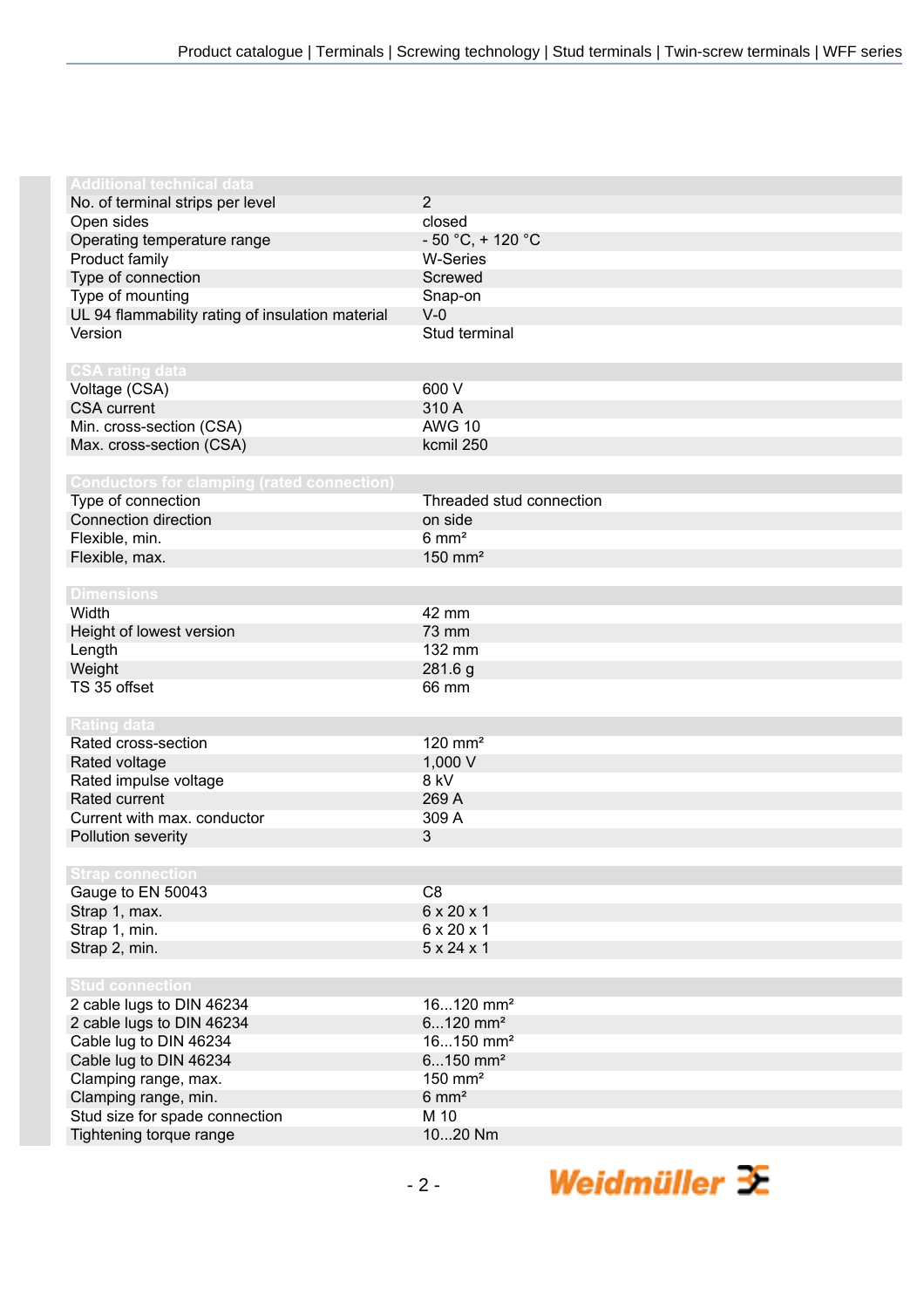# **Stud connection**

| 1,000 $V$ |
|-----------|
| 310A      |
| AWG 10    |
| kcmil 250 |
|           |

# Approvals institutes



**Downloads**

1028500000\_17240\_WFF\_120\_STP.stp

| Classifications_ |    |
|------------------|----|
| eClass 4.1       | NΚ |
| eClass 5.0       | NΚ |
| eClass 5.1       | NΚ |

## **Similar products**

| Order No.  | Part designation      | <b>Version</b>                                                                                 |
|------------|-----------------------|------------------------------------------------------------------------------------------------|
| 1028300000 | <b>WFF 35</b>         | Stud terminal, 35 mm <sup>2</sup> , Threaded stud connection, Wemid, dark<br>beige, TS 35      |
| 1028380000 | <b>WFF 35 BL</b>      | Stud terminal, 35 mm <sup>2</sup> , Threaded stud connection, Wemid, blue, TS<br>35            |
| 1028400000 | <b>WFF 70</b>         | Stud terminal, 70 mm <sup>2</sup> , Threaded stud connection, Wemid, dark<br>beige, TS 35      |
| 1028480000 | WFF 70 BL             | Stud terminal, 70 mm <sup>2</sup> , Threaded stud connection, Wemid, blue/light<br>blue, TS 35 |
| 1028580000 | <b>WFF 120 BL</b>     | Stud terminal, 120 mm <sup>2</sup> , Threaded stud connection, Wemid, blue,<br><b>TS 35</b>    |
| 1857540000 | <b>WFF 120/M12/AH</b> | Stud terminal, 120 mm <sup>2</sup> , Screw connection, Wemid, dark beige, TS<br>35             |